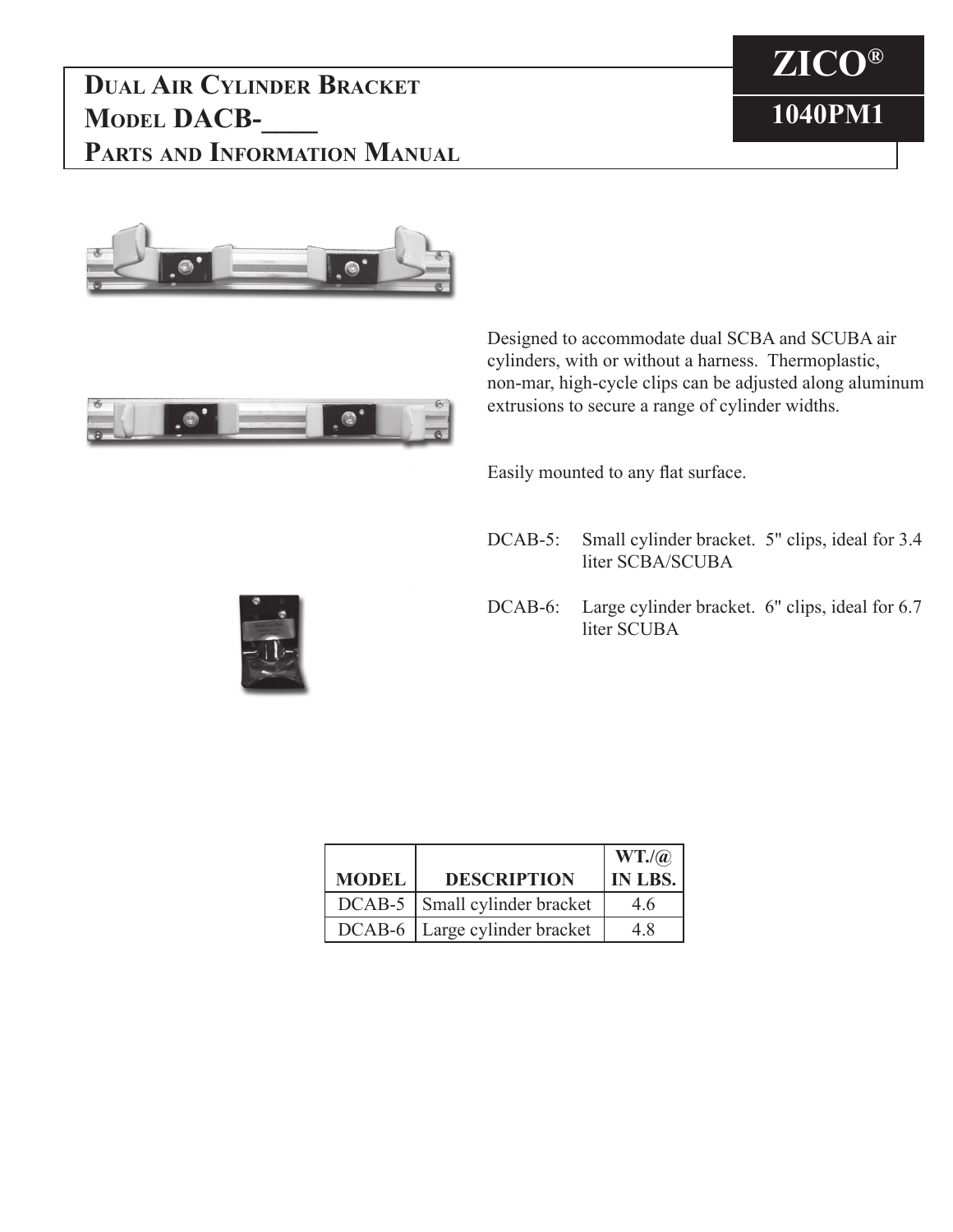

| <b>ITEM</b>    |              |                                              |      |
|----------------|--------------|----------------------------------------------|------|
| NO.            | PART NO.     | <b>DESCRIPTION</b>                           | OTY. |
|                | 1040-400-101 | Adjustable Base Channel - 18" L              | 2    |
| $\overline{2}$ | 1040-400-103 | 5" C-Clip, Modified                          |      |
|                | 1040-400-105 | Footplate, DACB                              |      |
|                | 9010-343112  | Machine Screw, Square Hd, 5/16-18 x 3/4" SZP |      |
|                | 9014-203100  | Lock Washer, Split Ring, 5/16" ID SZP        | 8    |
| 6              | 9012-103100  | Hex Nut, 5/16-18 SZP                         | 8    |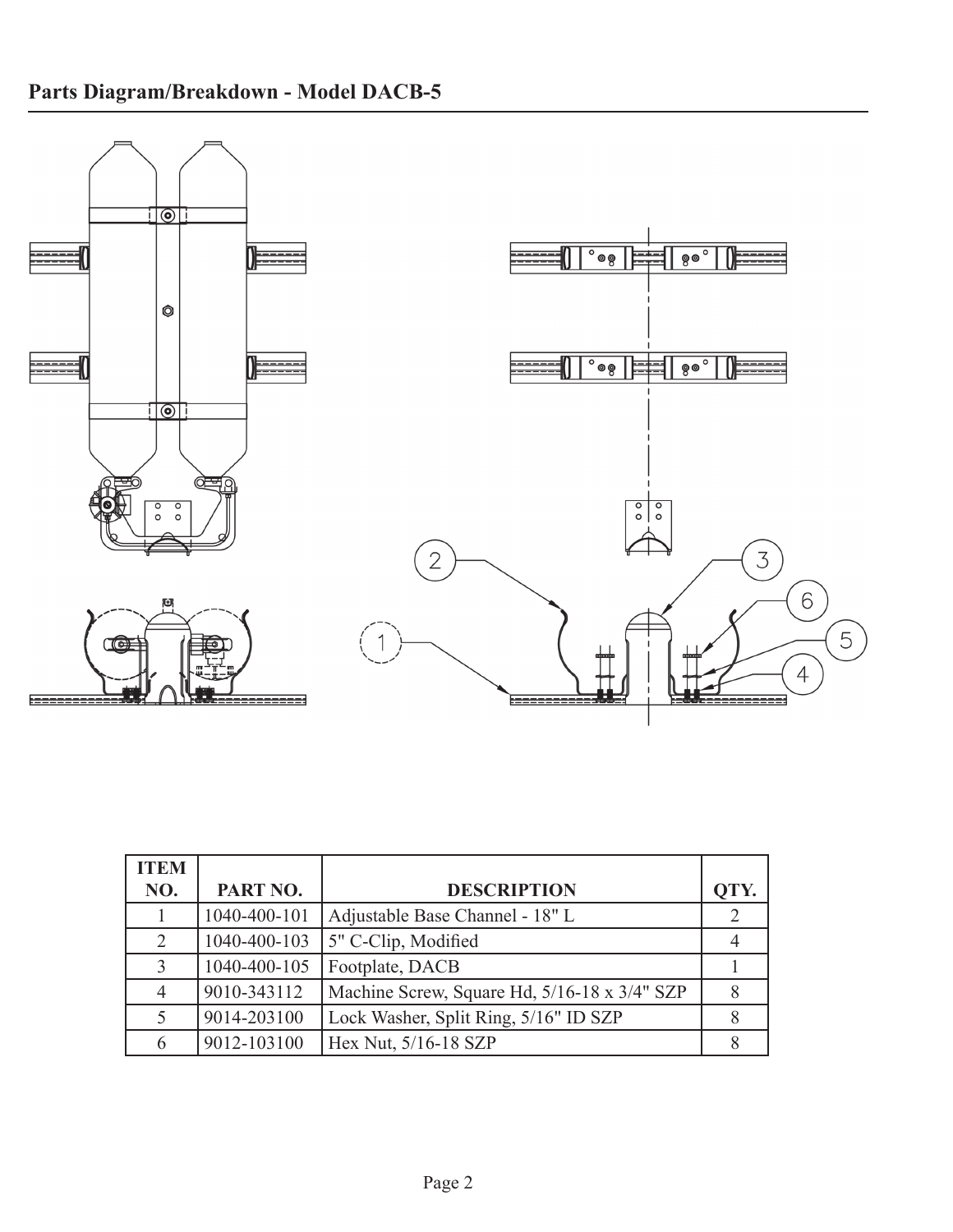

| <b>ITEM</b> |              |                                              |               |
|-------------|--------------|----------------------------------------------|---------------|
| NO.         | PART NO.     | <b>DESCRIPTION</b>                           | OTY.          |
|             | 1040-400-101 | Adjustable Base Channel - 18" L              | $\mathcal{L}$ |
| 2           | 1040-405-103 | $\vert$ 6" C-Clip, Modified                  |               |
| 3           | 1040-400-105 | Footplate, DACB                              |               |
| 4           | 9010-343112  | Machine Screw, Square Hd, 5/16-18 x 3/4" SZP |               |
|             | 9014-203100  | Lock Washer, Split Ring, 5/16" ID SZP        |               |
| 6           | 9012-103100  | Hex Nut, 5/16-18 SZP                         | 8             |